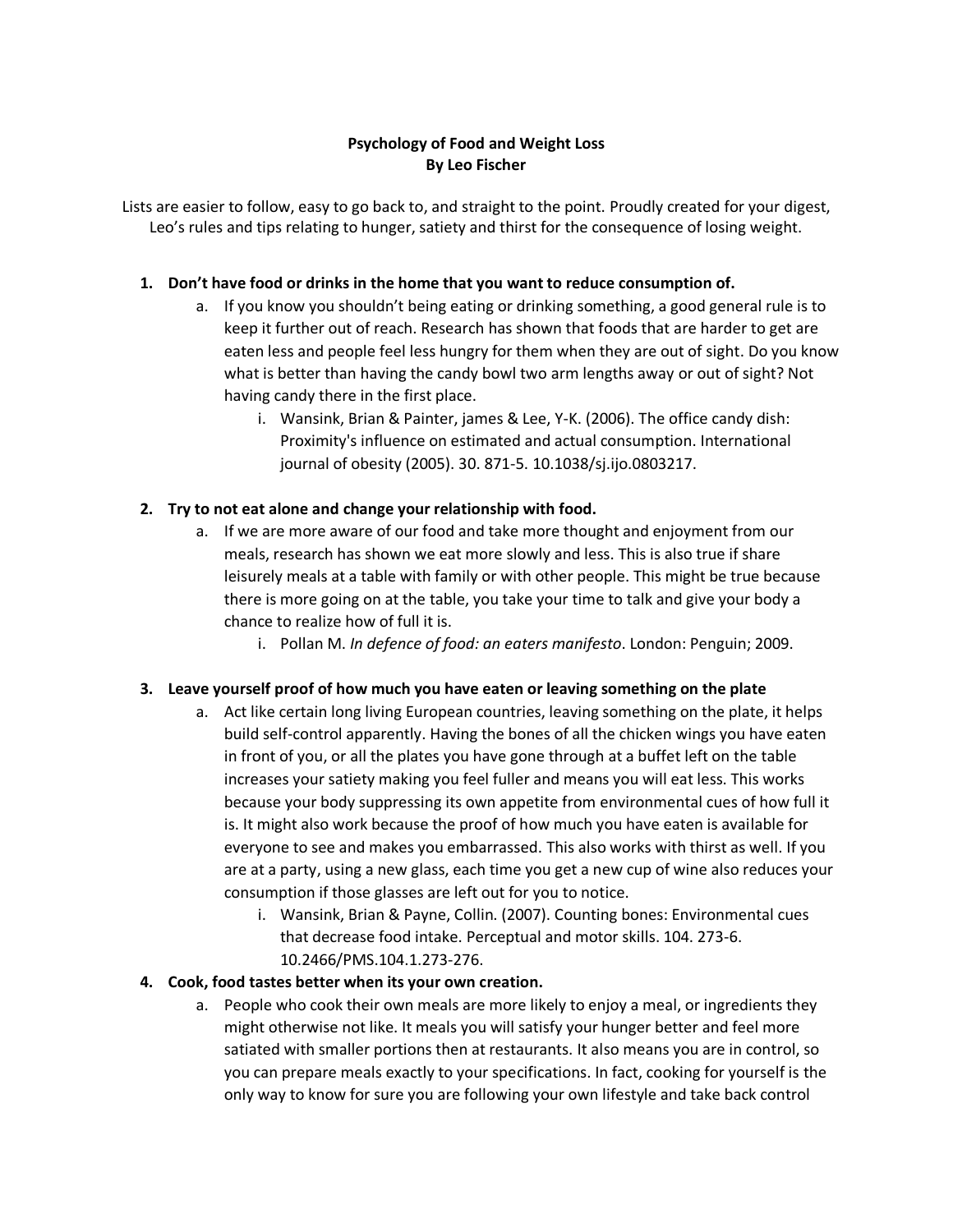from food processors. Otherwise when you eat at a restaurant or have someone else cook for you, unless it's a private chef, you will not know if they added sugar or oils with trans-fat into the dish. People who cook their own food, just live a healthier and more longer life. Get creative in the kitchen, use your imagination and most of all have fun.

i. Julia A Wolfson, Sara N Bleich**.** Is cooking at home associated with better diet quality or weight-loss intention? *Public Health Nutrition*, 2014; 1 DOI: 10.1017/S1368980014001943

#### **5. Be neophilic not neophobic.**

- a. If you wish to live a long healthy and good quality of life, you know you'd probably be healthier if you didn't eat only pizza, hamburgers and drink coke every meal. It's important to eat a variety of foods. To start, try to enjoy or learn to enjoy a variety of foods. Being neophilic means you enjoy trying new things and not saying no for no reason, which is a prerequisite to eating new things and having variety in your life. People who eat a variety of different foods are healthier and more successful in life. It might seem like supermarkets have a lot of different food, most have around 15,000 products but more than 70% of it is made from only 4 ingredients, wheat, soy, added sugar, and corn.
	- i. National Research Council (US) Food and Nutrition Board. What Is America Eating? Proceedings of a Symposium. Washington (DC): National Academies Press (US); 1986. Variety in Foods. Available from: <https://www.ncbi.nlm.nih.gov/books/NBK217508/>

#### **6. Use smaller plates and glasses**

- a. The bigger the plate the more food can fit on there and the more we will eat. This is true for cup size and utensils. In fact, research has shown we will eat 30% more just by using bigger dinning-ware. It has been proven that reducing the size of your plate by two inches in diameter reduces your consumption by 22%.
	- i. Whether Smaller Plates Reduce Consumption Depends on Who's Serving and Who's Looking: A Meta-AnalysisStephen S. Holden, Natalina Zlatevska, and Chris DubelaarJournal of the Association for Consumer Research 2016 1:1, 134-146

#### **7. Do not be convinced by advertisements and reduce your exposure.**

a. Commercials and advertisements for food are everywhere and they are trying to get you to buy food products you know you shouldn't. Those food products are almost always, unhealthy processed food you should rarely, once in a blue moon consume. If you are trying to lose weight, don't let yourself be subconsciously convinced to buy food that ruins your progress towards your weight goal. Many people probably do not think they are one to be influenced by advertisements but we all are all influenced, as research has shown. Otherwise, why would food companies keep making and paying for advertising time in the \$billions? The best way to make sure you are not influenced is to make sure you are least exposed to things with advertisements. Instead of TV, watch only what you want to watch with alternative entertainment like Netflix and Amazon Prime.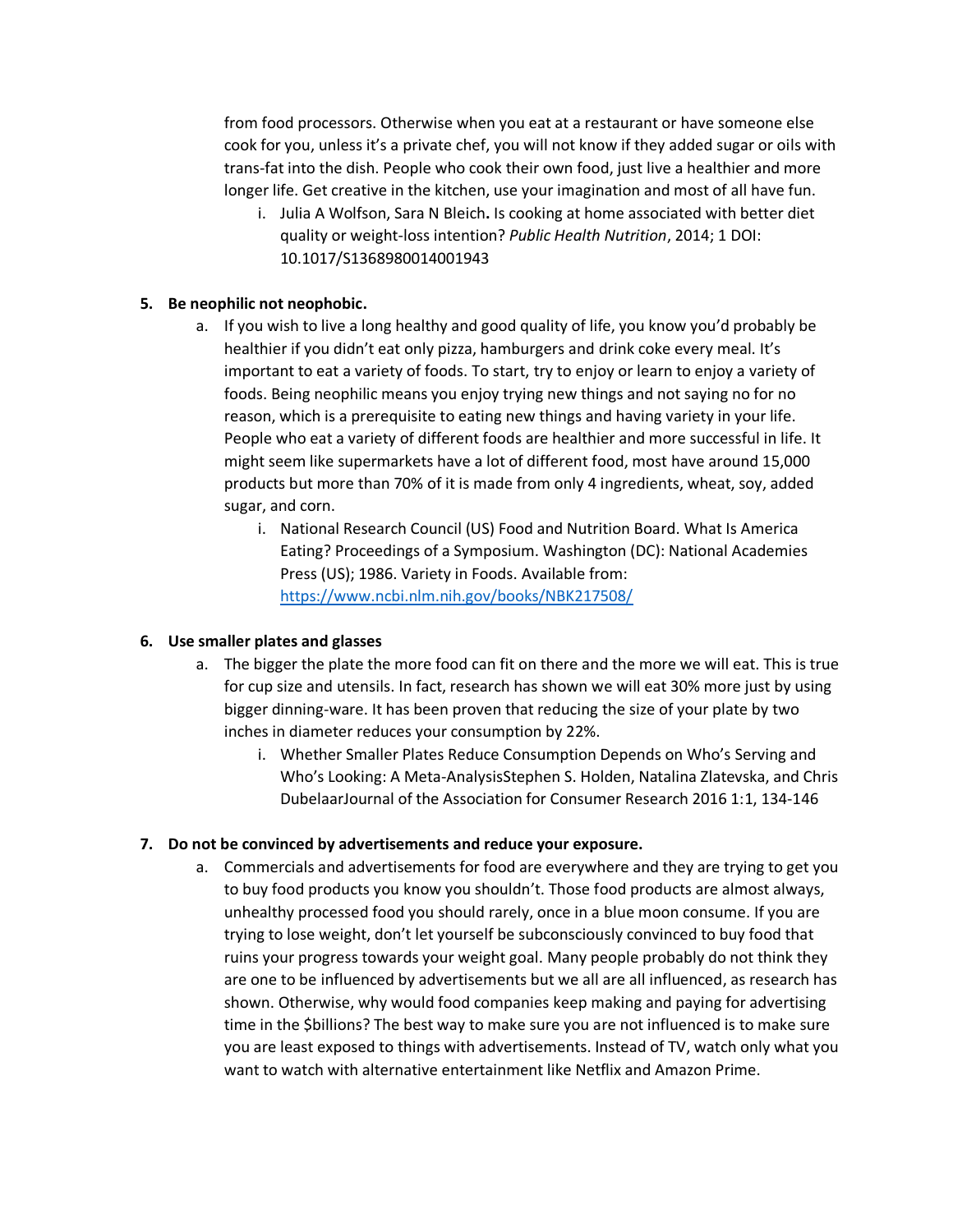i. C. Radnitz, S Byrne, R. Goldman, M. Sparks, M. Gantshar, and K. Tung, " Food Cues in Children's Television Programs," Appetite 52(2009): 230-233.

# **8. Special occasion foods, cultural dinners, and food traditions.**

- a. Some of the foods we know we should not be eating are also some of the best pleasures of life. It is rare that we need to completely deprive ourselves of them, but it should be a rare special occasion. Where we get into trouble is when we allow corporations to make these special occasion foods incredibly easy and accessible, with only a flick of a wrist with a credit card. If you have to make your own food special occasion foods, like doughnuts, you will less likely eat them. Frying and baking treats is an incredible amount of trouble and most people would never make it for themselves unless, unless they are trying to impress someone else.
	- i. "The Pursuit of Optimal Diets: A Progress Report," Nutritional Genomics: Discovering the Path to Personalized Nutrition, eds. Jim Kaput and Raymond L. Rodriguez (New York: John Wiley & Sons, 2006).

# **9. It is a team effort and you can't do it alone.**

- a. Research has shown it is extremely unlikely you will succeed in losing weight, or stop eating weight-gaining-unhealthy food, if your partner keeps eating that same food around you or they keep it in the house. Studies have also shown when you see someone else eating something, you instinctively want it more too. This is true for children as well, so if you are trying to set a good example remember to do as you preach. Your partner in life should support you in your goals and be compromising if necessary. If they do not, it will be much harder to make changes in your eating habits. If necessary, try encouraging compromises like buying only one pack of coke a month instead of asking them to go cold turkey.
	- i. J.O. Fisher and L. L. Birch, "Restricting Access to Palatable Foods Affects Children's Behavioral Response, Food Selection, and Intake," American Journal of Clinical Nutrition 69(1999): 1264 – 1272

## **10. Still don't like salad or a certain veggie? Don't give up!**

- a. Keep making different salads with variations of ingredients or maybe you don't like broccoli yet, but have you tried it fried, steamed, baked, blanched or covered in cheese? Research has shown the more times you expose yourself to a food the more your preference for that food will increase. Don't feel like you must force it down your throat! However, you should try making it fun, creative, and different each time.
	- i. L. L. Birch, L. Mcphee, B.C. Shoba, E. Pirok, and L. Steinberg, "What kind of Exposure Reduces Childrens Food Neophobia" Appetite 9(1987): 171-178.

## **11. Are you about to get sick?**

a. It is in our genetics to learn to dislike food we have eaten right before feeling sick. This is a very important mechanism anthropologically for our survival, it helps to learn which mushrooms and plants are poisonous. Therefore, if you are about to take a pill that will make you sick, eat a food you want to learn to stop eating right before getting sick. Have you been sick all day and can't hold anything down? Now is the time to eat those dark